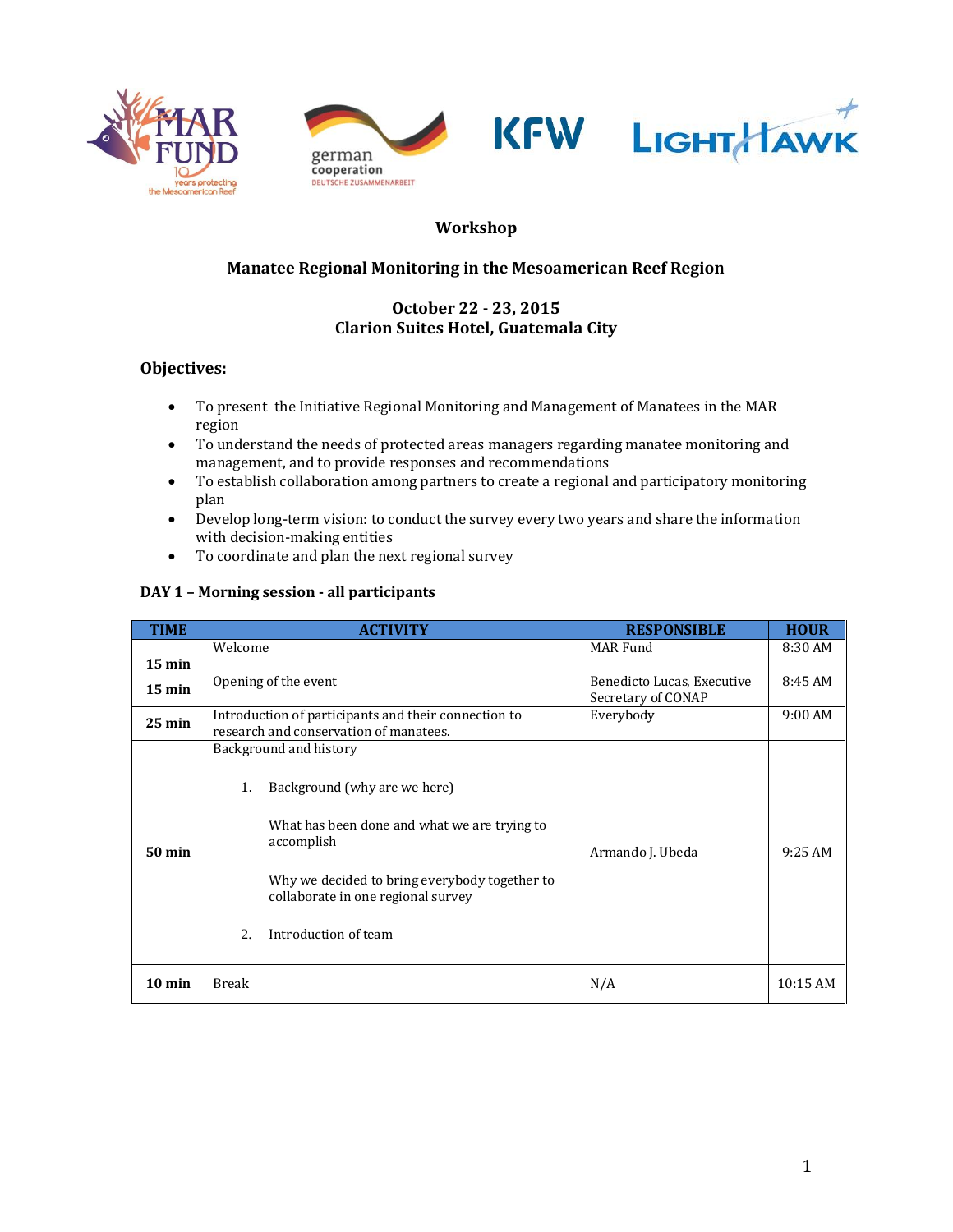|                  | Objectives of 2014 survey                                                                                                                                                                                                                                                             |                                                                    |            |
|------------------|---------------------------------------------------------------------------------------------------------------------------------------------------------------------------------------------------------------------------------------------------------------------------------------|--------------------------------------------------------------------|------------|
| $80 \text{ min}$ | Introduction - types of surveys, challenges, uses<br>1.<br>and successes<br>Regional 2014<br>2.<br>Methodology<br>a.<br>Applications<br>b.<br>Our goals and objectives<br>$C_{1}$<br><b>QUESTIONS</b>                                                                                 | Dr. Holly Edwards                                                  | $10:25$ AM |
| $60$ min         | Result of 2014 survey - brief description of area covered,<br>summary stats: number of days, miles, hours, counts,<br>Mexico (how many hours, areas, flight<br>a.<br>paths)<br><b>Belize</b><br>$h_{\cdot}$<br>Guatemala<br>$C_{1}$<br>Combined data (maps)<br>d.<br><b>QUESTIONS</b> | Benjamin Morales (a)<br>Holly Edwards (b, d)<br>Ester Quintana (c) | 12:45 PM   |
| <b>70 min</b>    | Lunch                                                                                                                                                                                                                                                                                 | N/A                                                                |            |

# **DAY 1 – Afternoon session - all participants**

| <b>TIME</b>          | <b>ACTIVITY</b>                                                                                                                             | <b>RESPONSIBLE</b>                                                      | <b>HOUR</b> |
|----------------------|---------------------------------------------------------------------------------------------------------------------------------------------|-------------------------------------------------------------------------|-------------|
| $60 \text{ min}$     | Presentation by country (national plans, status)<br><b>OUESTIONS</b>                                                                        | Government representatives<br>Mexico<br>Belize<br>Guatemala<br>Honduras | $2:15$ PM   |
| $10 \text{ min}$     | <b>Break</b>                                                                                                                                |                                                                         | 3:15 PM     |
| $180 \,\mathrm{min}$ | Presentation by area<br>Description of site<br>a)<br>Conservation activities<br>b)<br>Threats<br>c)<br>d)<br>Challenges<br><b>QUESTIONS</b> | LightHawk / MAR Fund                                                    | 3:25 PM     |
| $10 \text{ min}$     | Closing words for the day and explanation of the work<br>methodology for the discussion next day                                            | Armando Ubeda                                                           | 6:25 PM     |